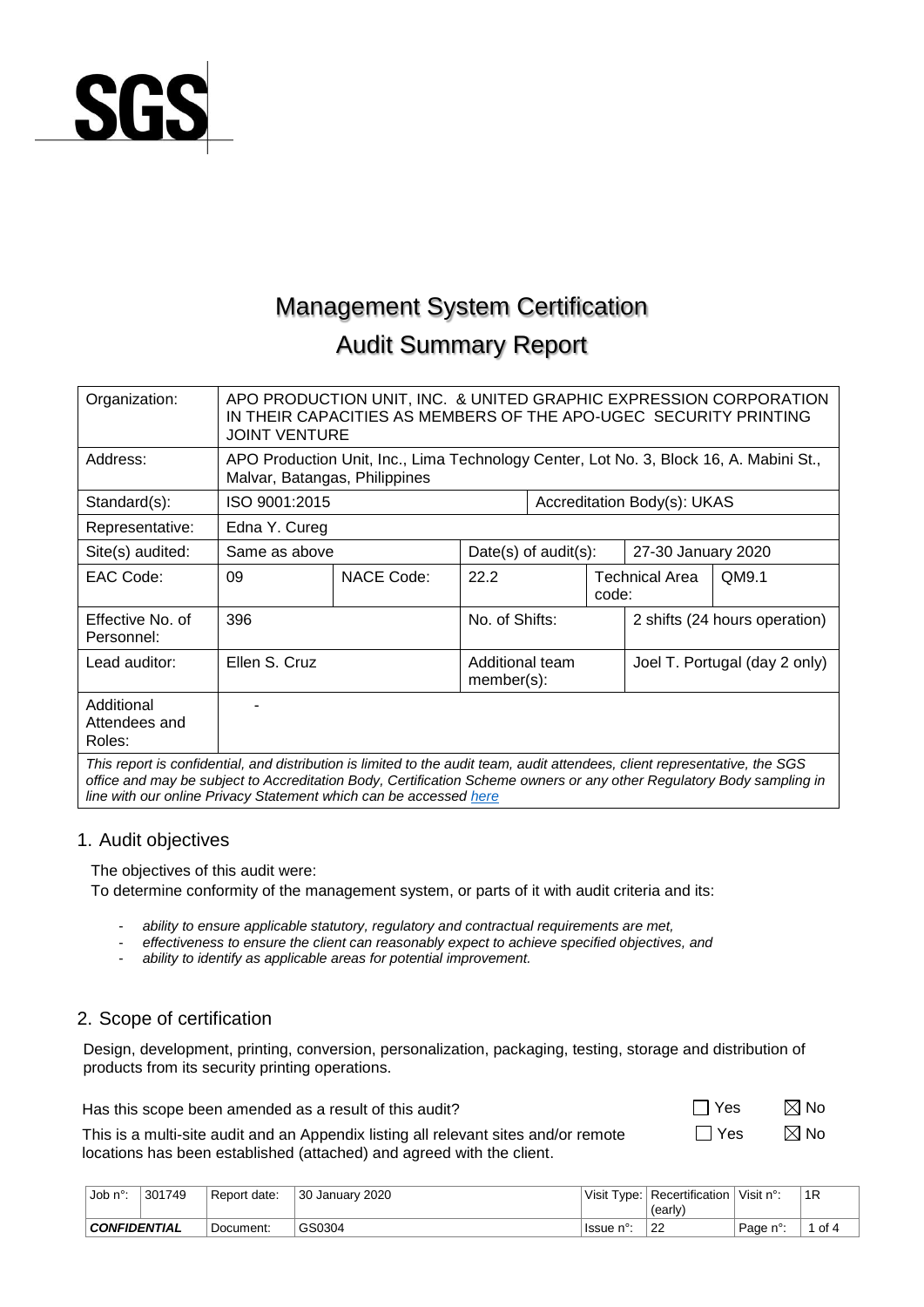

For integrated audits, confirm the current level of the client's IMS integration:  $\boxtimes$  N/A  $\Box$  Basic  $\Box$  High

### 3. Current audit findings and conclusions

The audit team conducted a process-based audit focusing on significant aspects/risks/objectives required by the standard(s). A sampling process was used, based on the the information available at the time of the audit. The audit methods used were interviews, observation of activities and review of documentation and records.

The structure of the audit was in accordance with the audit plan included as an annexe to this summary report.

The audit team concludes that the organization  $\Box$  has  $\Box$  has not established and maintained its management system in line with the requirements of the standard and demonstrated the ability of the system to systematically achieve agreed requirements for products or services within the scope and the organization's policy and objectives.

Number of nonconformities identified: 0 Major 3 Minor

Therefore the audit team recommends that, based on the results of this audit and the system's demonstrated state of development and maturity, management system certification be:

 $\overline{\boxtimes}$  Granted /  $\Box$  Continued /  $\Box$  Withheld /  $\Box$  Suspended until satisfactory corrective action is completed.

## 4. Previous Audit Results

The results of the last audit of this system have been reviewed, in particular to assure appropriate correction and corrective action has been implemented to address any nonconformity identified. This review has concluded that:

 $\boxtimes$  Any nonconformity identified during previous audits has been corrected and the corrective action continues to be effective. (Refer to Section 6 for details)

The management system has not adequately addressed nonconformity identified during previous audit  $\Box$ activities and the specific issue has been re-defined in the nonconformity section of this report.

#### 5. Audit Findings

The audit team conducted a process-based audit focusing on significant aspects/risks/objectives. The audit methods used were interviews, observation of activities and review of documentation and records.

The management system documentation demonstrated conformity with the requirements of the audit standard and provided sufficient structure to support implementation and maintenance of the management system.  $\boxtimes$  Yes  $\Box$  No

 $\boxtimes$  Yes  $\Box$  No

The organization has demonstrated effective implementation and maintenance / improvement of its management system and is capable of achieving its policy objectives**,**  as well as the intended results of the respective management system(s).

| . Job n°∙           | 301749 | Report date: | 30 January 2020 |                                 | Visit Type: Recertification<br>(early) | Visit n°: | 1R     |
|---------------------|--------|--------------|-----------------|---------------------------------|----------------------------------------|-----------|--------|
| <b>CONFIDENTIAL</b> |        | Document:    | GS0304          | <sup>1</sup> Issue <sub>1</sub> | $\sim$<br>∠∠                           | Page n°:  | 2 of 4 |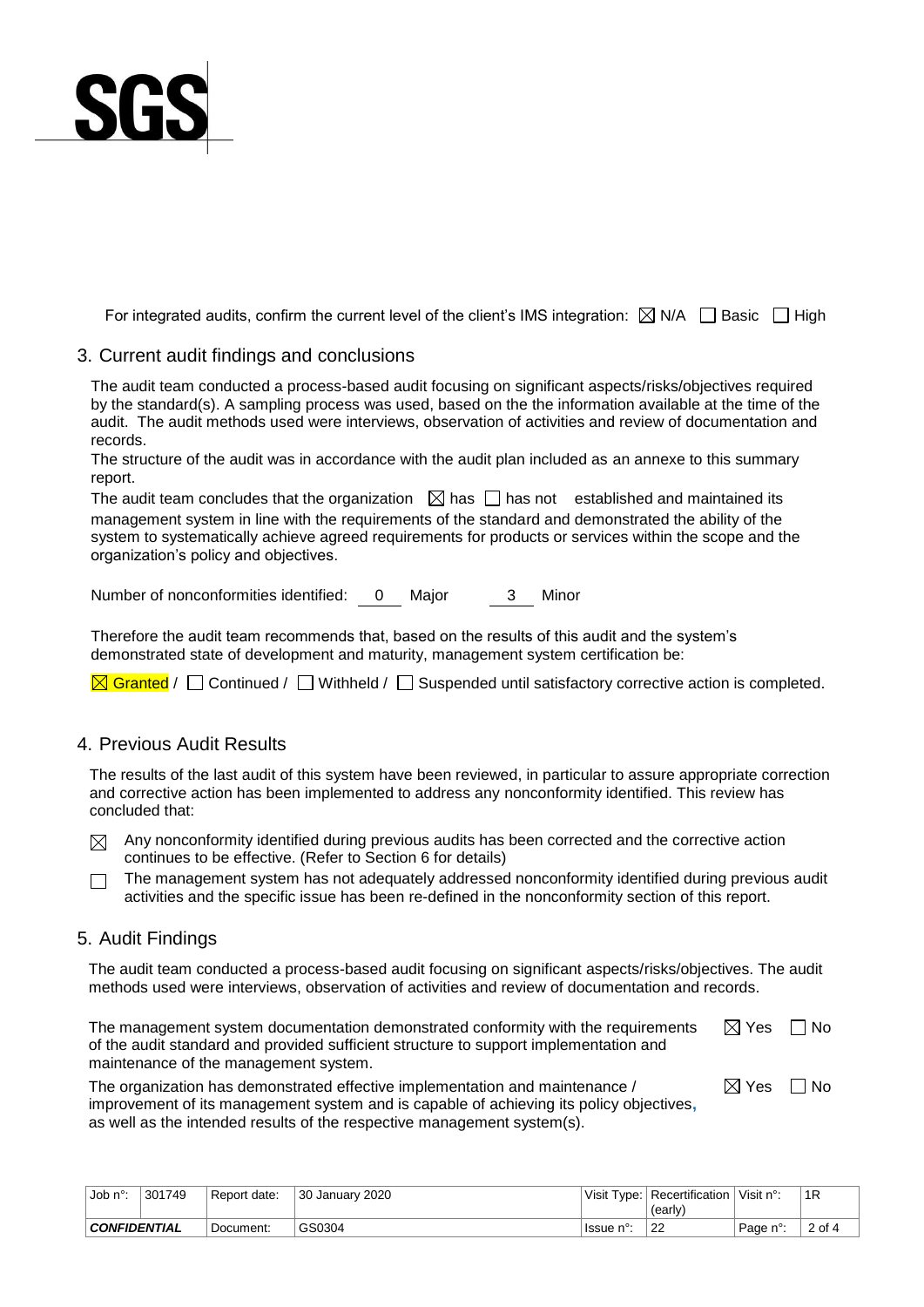

| The organization has demonstrated the establishment and tracking of appropriate key<br>performance objectives and targets and monitored progress towards their achievement.                  | $\boxtimes$ Yes | No.    |
|----------------------------------------------------------------------------------------------------------------------------------------------------------------------------------------------|-----------------|--------|
| The internal audit program has been fully implemented and demonstrates effectiveness<br>as a tool for maintaining and improving the management system.                                       | $\boxtimes$ Yes | No.    |
| The management review process demonstrated capability to ensure the continuing<br>suitability, adequacy and effectiveness of the management system.                                          | $\boxtimes$ Yes | l No   |
| Throughout the audit process, the management system demonstrated overall<br>conformance with the requirements of the audit standard.                                                         | $\boxtimes$ Yes | – I No |
| $\boxtimes$ N/A<br>Certification claims are accurate and in accordance with SGS guidance and the<br>organization is effectively controlling the use of certification documents and<br>marks. | l Yes           | No.    |

Opening and Closing Meeting Attendance Record

| Name                    |                                                  |              |                 | Position                             |             |         |                 | Opening   | Closing |        |
|-------------------------|--------------------------------------------------|--------------|-----------------|--------------------------------------|-------------|---------|-----------------|-----------|---------|--------|
|                         | Edna Y. Cureg<br><b>Executive Vice President</b> |              |                 |                                      |             |         |                 |           |         |        |
|                         | Elvie B. Cureg                                   |              |                 | <b>Manufacturing Operations Head</b> |             |         |                 |           |         |        |
| Leonardo de Jesus       |                                                  |              |                 | Plant Operations Manager - Apo Lima  |             |         |                 |           |         |        |
|                         | Scott Price W. Atayde                            |              |                 | Apo Business Development Manager     |             |         |                 |           |         |        |
|                         | Glenn P. Cureg                                   |              |                 | <b>Technical Operations</b>          |             |         |                 |           |         |        |
|                         | <b>Avelino Fortes</b>                            |              |                 | <b>Production Manager</b>            |             |         |                 |           |         |        |
|                         | Beverly Ann Olap                                 |              |                 | Sales and Marketing                  |             |         |                 |           |         |        |
|                         | Lino Angelo Pasion                               |              |                 | Logistics Head                       |             |         |                 |           |         |        |
|                         | David Adis                                       |              |                 | Secured ID                           |             |         |                 |           |         |        |
|                         | Percival de Castro                               |              |                 | APO-PPC/SCM                          |             |         |                 |           |         |        |
|                         | Blanca Manalo                                    |              |                 | HR-Manager                           |             |         |                 |           |         |        |
|                         | Manolito M. Fabian                               |              |                 | <b>Technology and Process</b>        |             |         |                 |           |         |        |
|                         | Daniel Victor Biscocho                           |              |                 | Personalization                      |             |         |                 |           |         |        |
|                         | Gielet Lindo                                     |              |                 | Senior Manager - Accounting          |             |         |                 |           |         |        |
|                         | Frances Ann P. Magnaye                           |              |                 | <b>IMS</b>                           |             |         |                 |           |         |        |
| <b>Rhoderick Rodica</b> |                                                  |              |                 | <b>HRM</b>                           |             |         |                 |           |         |        |
| Jerry Jallores          |                                                  |              |                 | <b>Security Management</b>           |             |         |                 |           |         |        |
| Job n°:                 | 301749                                           | Report date: | 30 January 2020 |                                      | Visit Type: | (early) | Recertification | Visit n°: |         | 1R     |
| <b>CONFIDENTIAL</b>     |                                                  | Document:    | GS0304          |                                      | Issue n°:   | 22      |                 | Page n°:  |         | 3 of 4 |